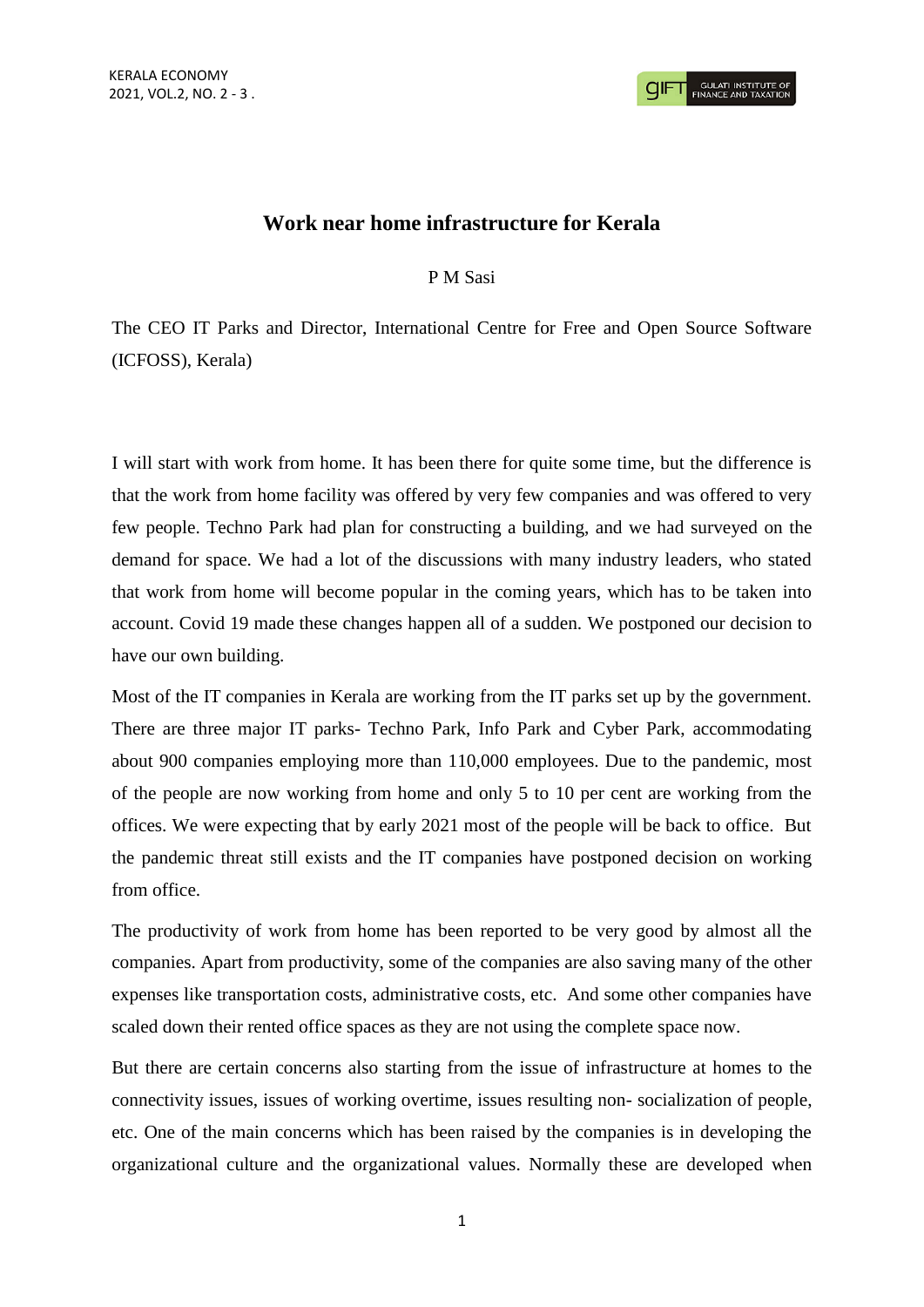KERALA ECONOMY

people come to the office, they interact with others, they collaborate with each other, they create a bonding, they also learn from the seniors, and so on. But in the virtual environment when we you are working from home, these do not happen and it is very difficult to imbibe the culture and value among the employees.

Dr. Santosh was saying that 44 per cent will be working from home even after COVID 19 is controlled. But there are various research / studies conducted on this and the general consensus is that between 70 to 90 per cent of the people will be coming to office, once the situation is under control and the remaining people will be working from home. Demand for huge campuses may not be there in the short term, especially in the case of IT.

But then it is going to be the hybrid mode of working in the future, as we discussed, some of the employees will be working from home or other places and some of the employees will be working from their offices. This may be on rotation basis also.

The industries are now hesitant to commit for long term investments. They are looking for minimal commitments in the short term, till the COVID scare is over. They're also looking for space on demand so that they can upscale/ downscale the space availability as per the requirement. This will be of immense help to industry as they have to pay only for their usage.

This is the same situation where we migrated from own / dedicated infrastructure to the cloud infrastructure. For the dedicated infrastructure, we had to pay the cost up front, for the whole infrastructure. Even if you are using the infrastructure for possibly a day or an hour, you need to pay for the whole infrastructure and the infrastructure will be with you whether you are using it or not.

The cloud facility offered the flexibility for user community to procure resources as per demand without any upfront commitment and the flexibility of paying as per usage. I think this is coming in the physical infrastructure space also, these days. Now the industry is looking for flexibility of usage, such that space may be utilized by any of their employees as per the requirement. They also want to use the facility temporarily or for a longer period as the demand rises. They also will need the facilities like conference rooms, training facility other services on demand.

The new age employees are looking for facilities where they can walk to work, so that they are not far away from the comfort of their home, and they also don't have to worry about

2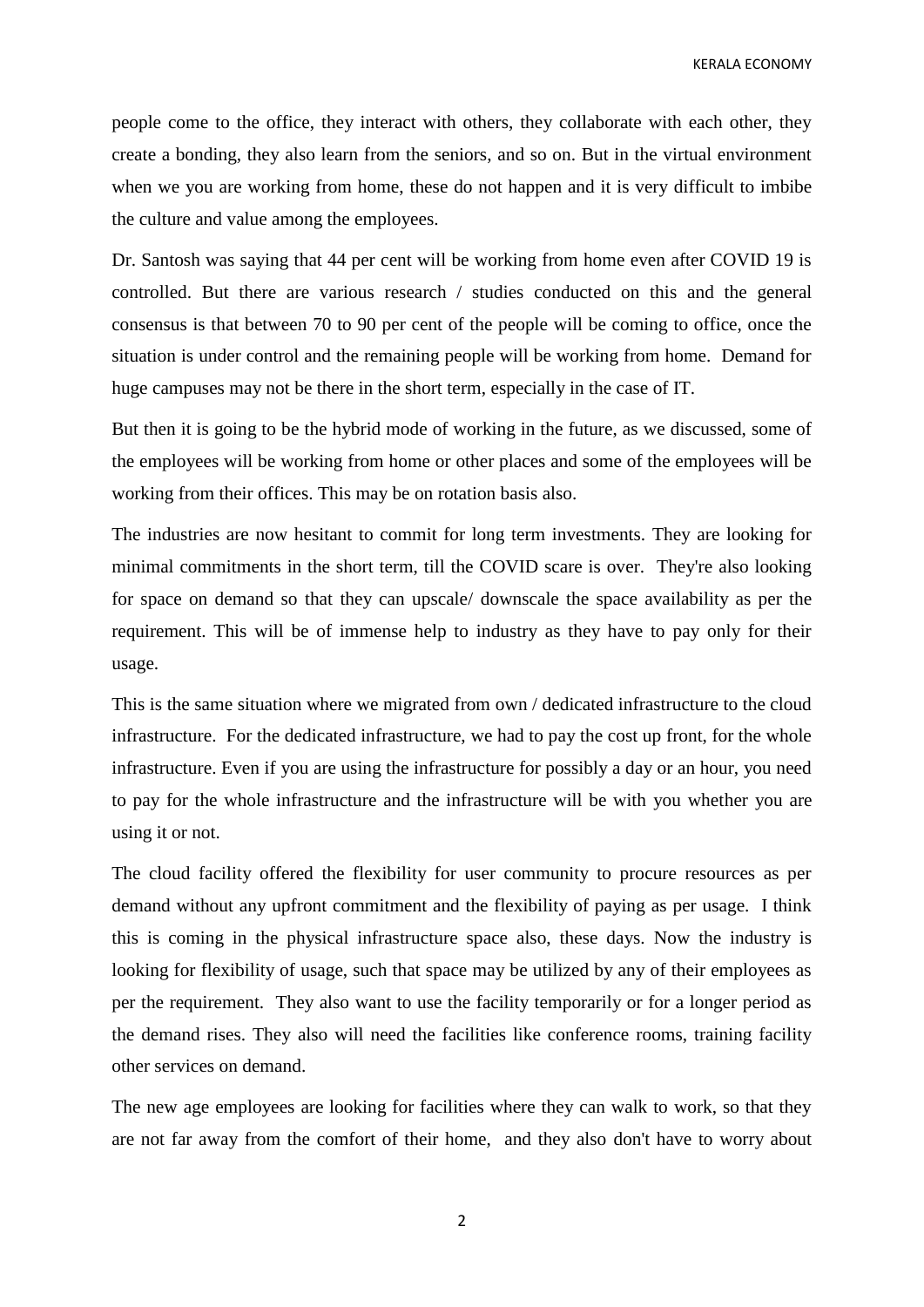issues of commuting to their workplaces. They also are looking for proximity to all the amenities so that they can walk to buy and the time for commutting can be saved.

The traditional jobs have been regular, full time or part time. But in gig economy, people can take variety of short-term jobs and projects. Indian freelancer market is expected to grow to US dollars 20 to \$30 billion by 2025. Work from home may not be suitable for many because of the issues that I said earlier.

Interestingly, companies are turning to tier two and tier three cities for their expansion, which was never the case before. Earlier, many of the companies were looking for places like Bangalore and Hyderabad and the tier two and tier three cities were not in their plan, which has changed now. It is also understood that majority of the freelancers in India are from tier two and tier three cities.

In the Kerala context, there is abundant talent available. Because of the reverse migration, from many of the foreign countries, mainly from the Middle East countries, there has been a jump in skilled and high skilled human resource. There is a big push for digital economy, as we have seen in the recent budget. A skill mission is planned, for meeting the requirements of the knowledge economy.

The work near home facility is a proposal for interconnected centers distributed across Kerala. All centers are connected to the cloud and these we will offer flexible workspaces to organizations as well as individuals. Definitely this will strengthen the freelance ecosystem in Kerala, because the freelancers may not be comfortable to work from home for various reasons as explained above. If they get a space where they can work with sufficient security, sufficient safety, with high level of connectivity, definitely, this could be the place where the freelance workers can operate from.

This will attract employment to Kerala, as employee can work from anywhere in the new mode of working. So, a Keralite staying in Kerala can get work anywhere in the world, yet still work from Kerala. With the support of proper infrastructure, Kerala can be a centre for freelancers working for organisations anywhere in the world. For organisations, this gives the option to scout for the best talent and they can optimize the cost for human resources.

The facilities proposed to be available in these centers may be available from other coworking centers also. But what makes it unique to the Work Near Home concept in Kerala is the service support which will be offered to the users, especially the freelancers and startups. They will need lot of support in legal assistance, taxation and filing, company

3